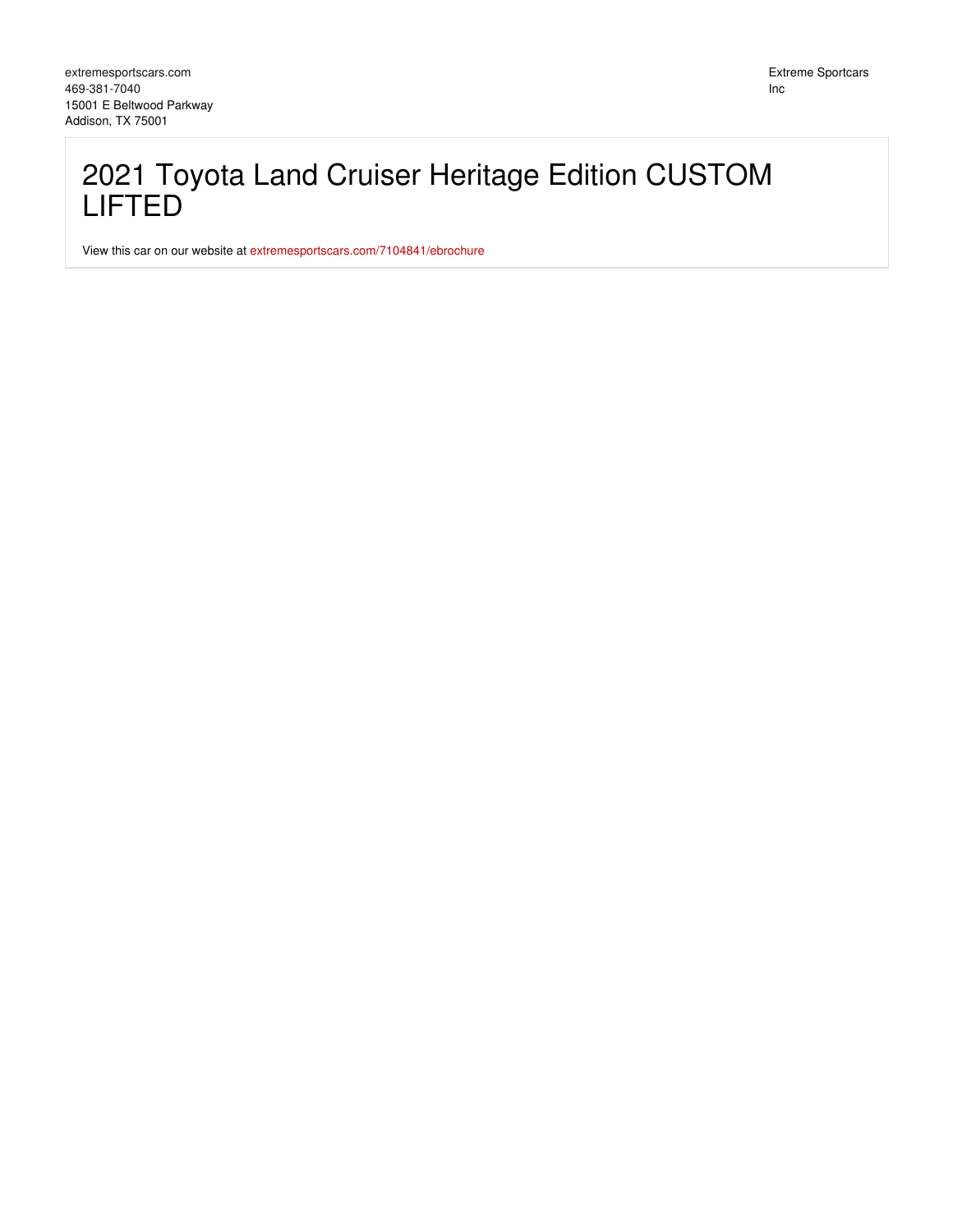

.<br>15001 E Beltwood Pkwy, Addison, TX 75001



# Our Price **\$129,990**

Retail Value **\$13,099,028**

### **Specifications:**

| Year:       | 2021                                           |
|-------------|------------------------------------------------|
| VIN:        | JTMCY7AJ6M4096897                              |
| Make:       | Toyota                                         |
| Model/Trim: | Land Cruiser Heritage Edition CUSTOM<br>LIFTED |
| Condition:  | Pre-Owned                                      |
| Body:       | SUV                                            |
| Exterior:   | <b>Blizzard Pearl</b>                          |
| Engine:     | Engine: 5.7L V8 DOHC 32V w/Dual VVT-i          |
| Interior:   | <b>Black Leather</b>                           |
| Mileage:    | 4,740                                          |
| Drivetrain: | 4 Wheel Drive                                  |
| Economy:    | City 13 / Highway 17                           |
|             |                                                |

2021 Toyota Land Cruiser Heritage Edition

EXTERIOR: BLIZZARD PEARL

INTERIOR: BLACK

1 OWNER

#### CLEAN CARFAX

#### 2 KEYS

Dobinson suspension Dobinson strut top Dobinson upper control arm Dobinson rear panhard rod Prinsu roof rack Prinsun ridge line handles Arb snorkel Amp custom steps Superior 40mm diff drop kit Superior sway bar lil front and rear Bf Goodrich 35x12.5x18 Warn wireless VR Evo winch Rigid fog light Arb ski plate custom black Lo 200 full replacement modular front bumper Custom match bumper paint Trotted body spacer Baja Lp9 pro off road lights Arb recovery point Ultra hook factor 55 Spider track wheels spacers Trd shifter black

#### WELL MAINTAINED

AND MUCH MORE!!!!!!!!!!!!!!!!!!!!!!!!!!!!!!!!!!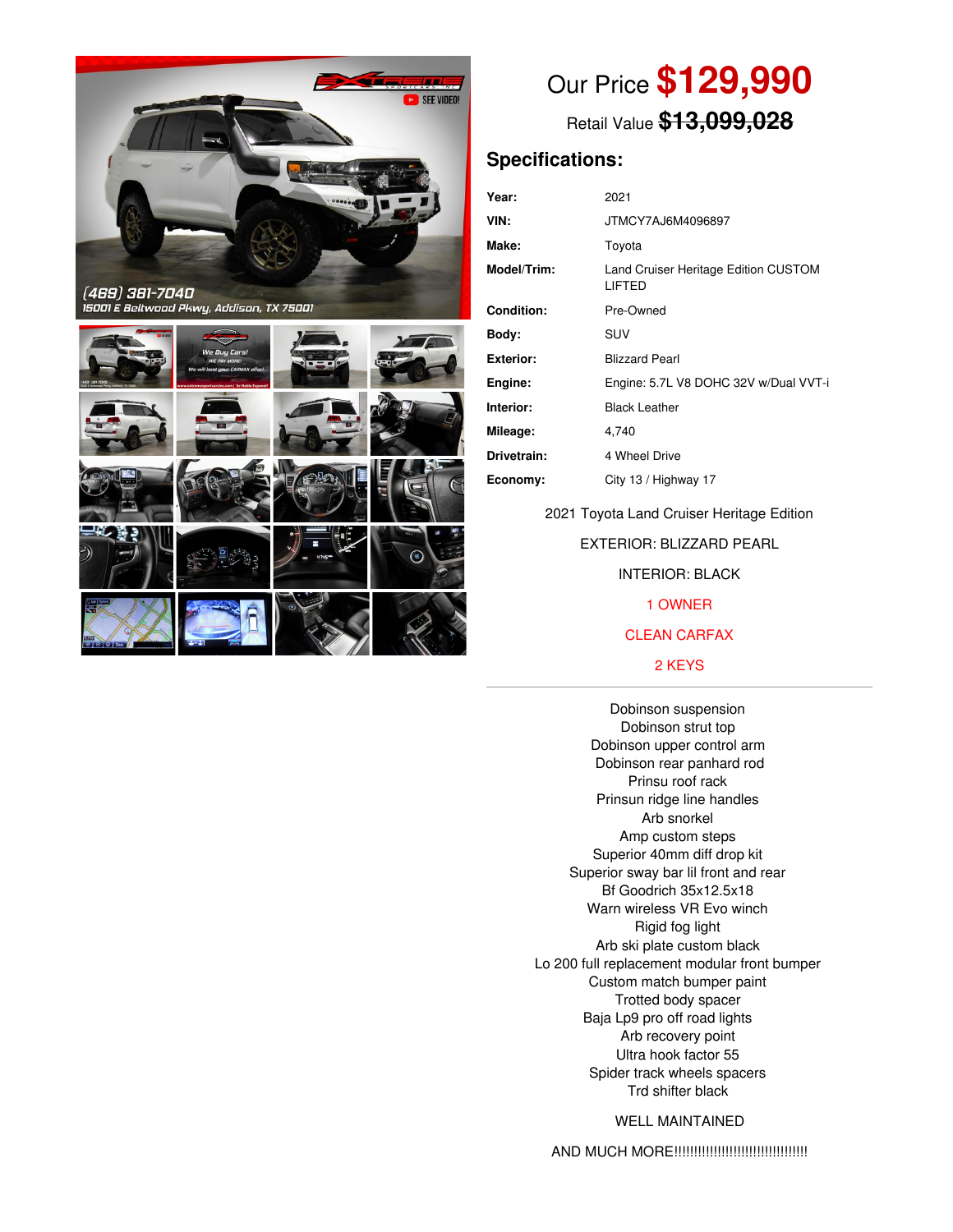#### 2021 Toyota Land Cruiser Heritage Edition CUSTOM LIFTED Extreme Sportcars Inc - 469-381-7040 - View this car on our website at[extremesportscars.com/7104841/ebrochure](https://extremesportscars.com/vehicle/7104841/2021-toyota-land-cruiser-heritage-edition-custom-lifted-addison-tx-75001/7104841/ebrochure)



2021 Toyota Land Cruiser Heritage Edition CUSTOM LIFTED Extreme Sportcars Inc - 469-381-7040 - View this car on our website at[extremesportscars.com/7104841/ebrochure](https://extremesportscars.com/vehicle/7104841/2021-toyota-land-cruiser-heritage-edition-custom-lifted-addison-tx-75001/7104841/ebrochure)



- Driver Foot Rest- Dual Zone Front And Rear Automatic Air Conditioning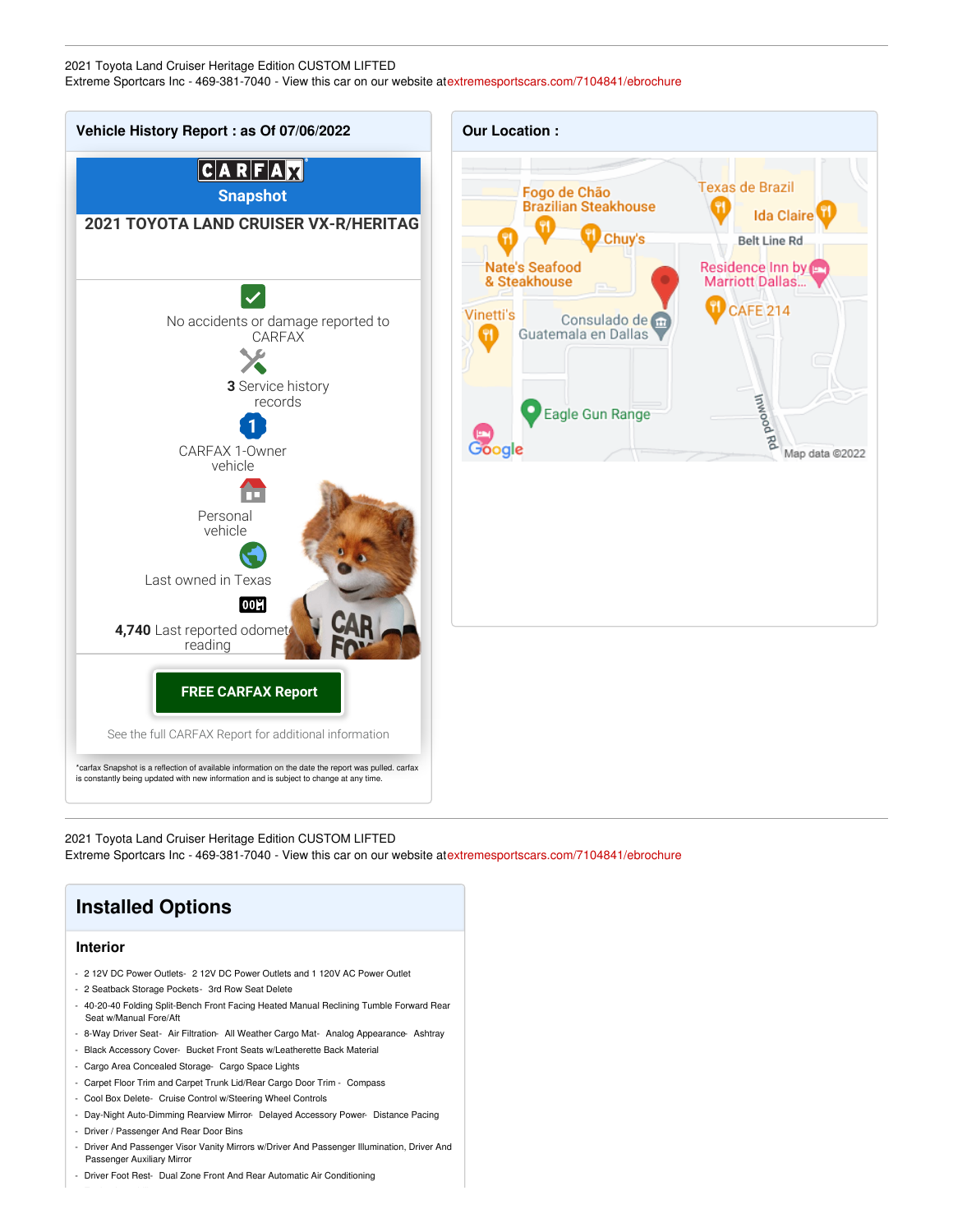- Engine Immobilizer
- FOB Controls -inc: Cargo Access, Windows and Sunroof/Convertible Roof
- Fade-To-Off Interior Lighting- Front And Rear Map Lights
- Front Center Armrest w/Storage and Rear Center Armrest w/Storage
- Front Cigar Lighter(s)- Front Cupholder
- Full Carpet Floor Covering -inc: Carpet Front And Rear Floor Mats Full Cloth Headliner
- Full Floor Console w/Covered Storage, Mini Overhead Console w/Storage, 2 12V DC Power Outlets and 1 120V AC Power Outlet
- Gauges -inc: Speedometer, Odometer, Voltmeter, Oil Pressure, Engine Coolant Temp, Tachometer, Trip Odometer and Trip Computer
- HVAC -inc: Underseat Ducts, Auxiliary Rear Heater, Headliner/Pillar Ducts and Console Ducts
- Heated Leather/Simulated Wood Steering Wheel w/Auto Tilt-Away
- HomeLink Garage Door Transmitter- Illuminated Locking Glove Box
- Interior Trim -inc: Aluminum/Simulated Wood Instrument Panel Insert, Aluminum/Simulated Wood Door Panel Insert, Piano Black/Aluminum Console Insert and Chrome/Aluminum Interior Accents
- Leather Seating- Leather/Metal-Look Gear Shifter Material Leatherette Door Trim Insert - Manual Anti-Whiplash w/Tilt Front Head Restraints and Manual Adjustable Rear Head
- Restraints
- Memory Settings -inc: Steering Wheel
- Multi-Stage Heated and Ventilated Front Seats -inc: 10-way power adjustable driver's seat w/three-position memory function and 8-way power adjustable front passenger seat w/driver and passenger power lumbar support
- Outside Temp Gauge- Passenger Seat- Perimeter Alarm
- Power 1st Row Windows w/Front And Rear 1-Touch Up/Down
- Power Door Locks w/Autolock Feature
- Power Rear Windows and Fixed 3rd Row Windows
- Power Tilt/Telescoping Steering Column- Proximity Key For Doors And Push Button Start
- Rear Cupholder- Rear HVAC w/Separate Controls
- Remote Keyless Entry w/Integrated Key Transmitter, 4 Door Curb/Courtesy, Illuminated Entry, Illuminated Ignition Switch and Panic Button
- Remote Releases -Inc: Mechanical Fuel- Safety Connect Tracker System
- Tonneau Cover- Trip Computer- Trunk/Hatch Auto-Latch

#### **Exterior**

- Aluminum Spare Wheel
- Auto On/Off Projector Beam Daytime Running Auto-Leveling Auto High-Beam Headlamps w/Washer and Delay-Off
- Black Power w/Tilt Down Side Mirrors w/Turn Signal Indicator
- Black Surround LED Headlamps- Body-Colored Door Handles
- Body-Colored Rear Step Bumper w/1 Tow Hook
- Chrome Side Windows Trim and Black Front Windshield Trim Clearcoat Paint
- Deep Tinted Glass
- Express Open/Close Sliding And Tilting Glass 1st Row Sunroof w/Sunshade
- Fixed Rear Window w/Fixed Interval Wiper and Defroster- Front Bumper w/2 Tow Hooks
- Front Fog Lamps- Front License Plate Bracket- Front Windshield -inc: Sun Visor Strip
- Full-Size Spare Tire Stored Underbody w/Crankdown- Fully Galvanized Steel Panels
- Headlights-Automatic Highbeams- LED Brakelights- Lip Spoiler- Painted Front Bumper - Power Liftgate/Tailgate Rear Cargo Access
- Power Retractable Heated Exterior Mirrors -inc: auto-dimming and memory Roof Rack
- Side Protection Molding Delete- Side Step & Step Cover Delete
- Speed Sensitive Rain Detecting Variable Intermittent Wipers w/Heated Wiper Park
- Splash Guards- TRD Radiator Grille w/Camera
- Tailgate/Rear Door Lock Included w/Power Door Locks Tires: P285/65R18
- Wheels w/Locks- Wheels: 18" Bronze BBS Forged-Aluminum

#### **Safety**

- 2 12V DC Power Outlets- 2 12V DC Power Outlets and 1 120V AC Power Outlet
- 2 Seatback Storage Pockets- 3rd Row Seat Delete
- 40-20-40 Folding Split-Bench Front Facing Heated Manual Reclining Tumble Forward Rear Seat w/Manual Fore/Aft
- 8-Way Driver Seat- Air Filtration- All Weather Cargo Mat- Analog Appearance- Ashtray
- Black Accessory Cover- Bucket Front Seats w/Leatherette Back Material
- Cargo Area Concealed Storage- Cargo Space Lights
- Carpet Floor Trim and Carpet Trunk Lid/Rear Cargo Door Trim Compass
- Cool Box Delete- Cruise Control w/Steering Wheel Controls
- Day-Night Auto-Dimming Rearview Mirror- Delayed Accessory Power- Distance Pacing
- Driver / Passenger And Rear Door Bins
- Driver And Passenger Visor Vanity Mirrors w/Driver And Passenger Illumination, Driver And Passenger Auxiliary Mirror
- Driver Foot Rest- Dual Zone Front And Rear Automatic Air Conditioning
- Engine Immobilizer